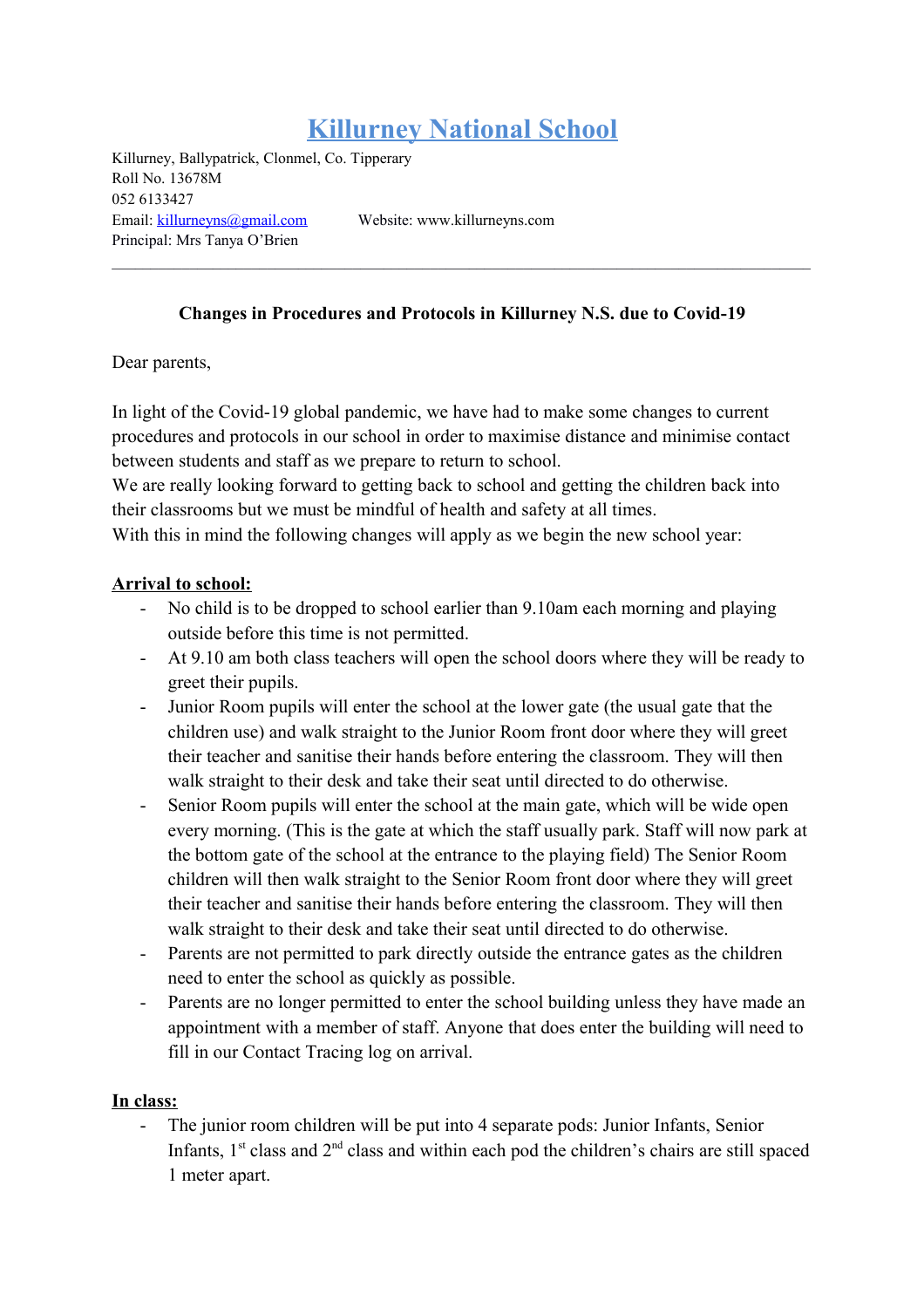- All Aistear and play based activities will happen within this pod or outdoors (weather permitting).
- The children in the senior room all have their own single desk and work station. Each of these desks has been spaced 1 meter apart and has markings on the floor to ensure that the children keep these desks within their area. Each desk has been labelled with your child's name.
- Any materials that will be shared between children will be cleaned after individual use.
- New paper towel dispensers and foot pedal bins have been installed at the classroom sink and in each bathroom to ensure the children can wash their hands as quickly and safely as possible. **We also advise parents to buy your children their own mini hand sanitiser that the children can keep on their desks throughout each day especially if your child has any irritation to certain types of hand sanitisers.**
- There are 5 sanitisation stations throughout the school and we will explain to the children how and when these are to be used once we return to school.
- Following department guidelines, all staff will wear a face covering in the school building. Children in primary school do not have to wear a face covering.
- Classroom doors and windows will be kept open (weather permitting) to allow further ventilation within each classroom.

## **In the Learning Support Room:**

- Again, there is another sanitisation station at the entry to the Learning support room and children will use this before entering the room.
- Mrs Lonergan/Ms Ryan will collect each child/group of children at their appointed time to avoid children congregating in the school hall.
- The Learning Support Teachers daily timetable will now be broken into two halves. One half of the day will be for Senior Room students, with each student having an assigned desk and the other half of the day will be for junior room students again with their own assigned desks. Cleaning of desks and chairs will occur daily between the class changeover times.

## **At break times:**

- Children will wash and sanitise their hands before eating their lunch each day. Lunch will be eaten in the classroom.
- The outdoor play area will be divided into two zones i.e. the pitch and the basketball court. Ms Ciara Holohan will divide the zones using cones each day and will supervise to ensure the children remain in their zone. The zones will be alternated between each classroom on a daily basis e.g. Senior Room will be on the pitch on Monday but will be on the court on Tuesday. Junior Room will be on the court on Monday but will be on the pitch on Tuesday etc.
- Staff on yard duty will ensure that the children stay within their zones.
- Mrs Ciara Holohan will be out in the yard before any child is dismissed from class and class teachers will dismiss the children one class at a time.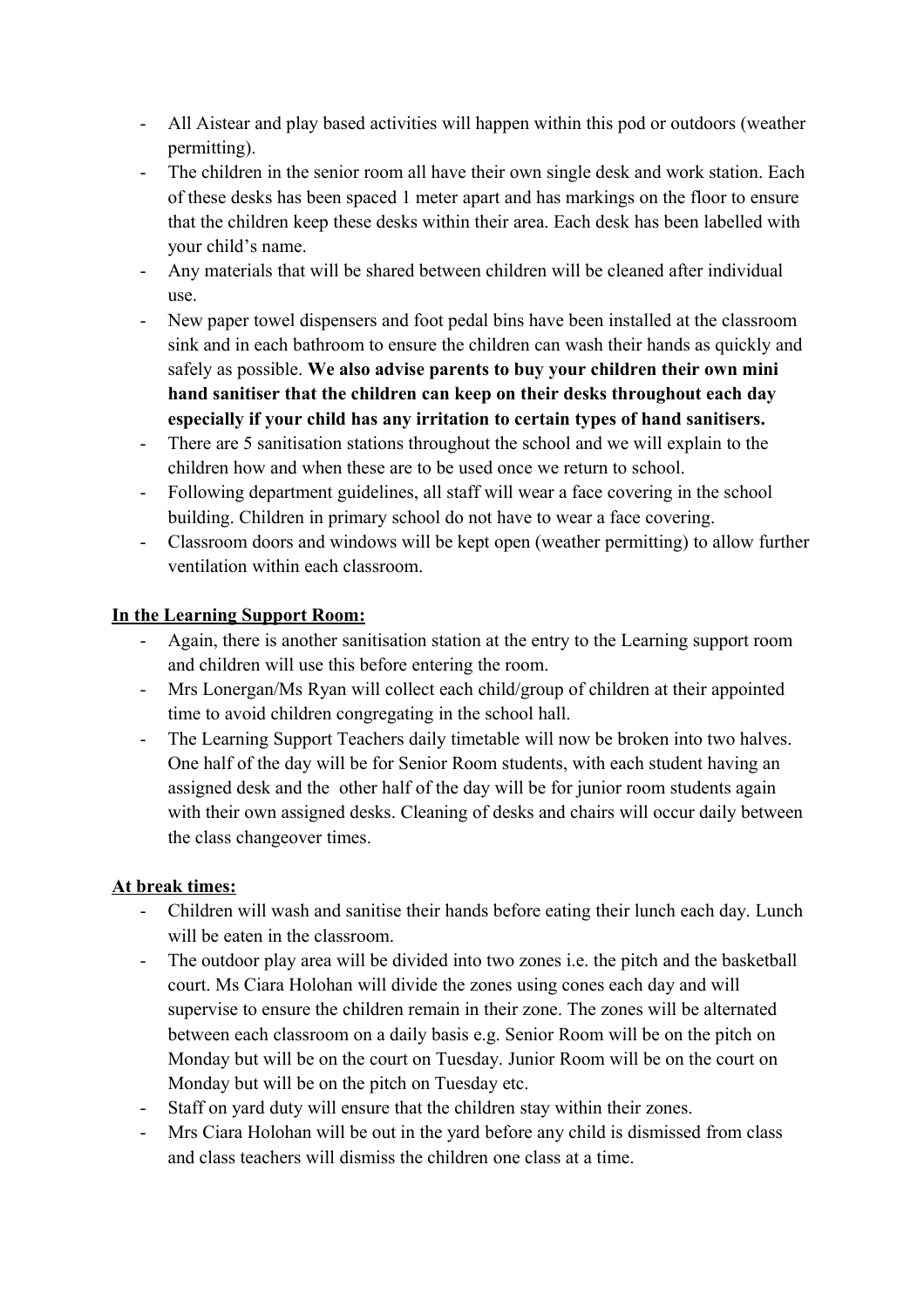- Wet days: On wet days, children will engage in go noodle activity breaks at their work stations, art activities/reading/jigsaws etc. at their work station or we may watch RTÉ news for kids/documentaries/movies.
- Once the school bell rings signalling the end of play time, the children will no longer line up at the steps. Instead we have spray painted various pictures on the ground outside each classroom which extends around the corners of the building. The children will each take a spot on these spray painted pictures. The junior room will line up outside the junior room and the senior room will line up outside the senior room. Their class teacher will collect them from here and again the children will sanitise their hands before entering their classroom. (We will explain all this to the children!)

## **-At Home time:**

- Children in junior and senior infants will go home at 2pm. Junior Infants will go home each day at 12pm until Monday 14<sup>th</sup> September when they will remain in school until 2pm. The children will sanitise their hands before leaving the school building and will exit the school at the same gate that they entered in the morning.

-The rest of the children will go home as normal at 3pm. Again, they will sanitise their hands before leaving the building and will be dismissed one class at a time. They will exit the school using the same gate that they entered in the morning. (Junior Room will use the bottom gate and the senior room will use the main gate.)

- Parents are not permitted to congregate at the school gates. Please remain at your car. Mrs Holohan will assist the children exiting the school.

# **What to do if your child is feeling unwell?**

- If your child is feeling unwell and displaying any symptoms (i.e. cough, temperature, shortness of breath or breathing difficulties, loss of smell or distortion of taste) they MUST be kept at home from school and the school should be informed. At that stage you should ring your GP for advice.
- If your child comes to school displaying any symptoms, they will be escorted to our isolation unit until you come to collect them. We would advise all parents to have a close contact on standby if you are unable to collect your child.
- If your child has been identified as a contact for a person with Covid-19 they must not come to school and the school should be informed.

## **Principal Release days:**

You may have heard that every teaching principal in Ireland has been granted one principal release day per week for the 2020/2021 school year. This is something that we have been lobbying for over the past number of years due to the colossal amount of work involved in being a teaching principal. It now means that I can concentrate on my teaching four days per week and concentrate on my administrative duties one day per week particularly since I am now taking on the role of Lead Worker Representative in the school also.

Ms Amanda Grant has agreed to cover my principal release days for me and so will be teaching in the senior room on one day per week.